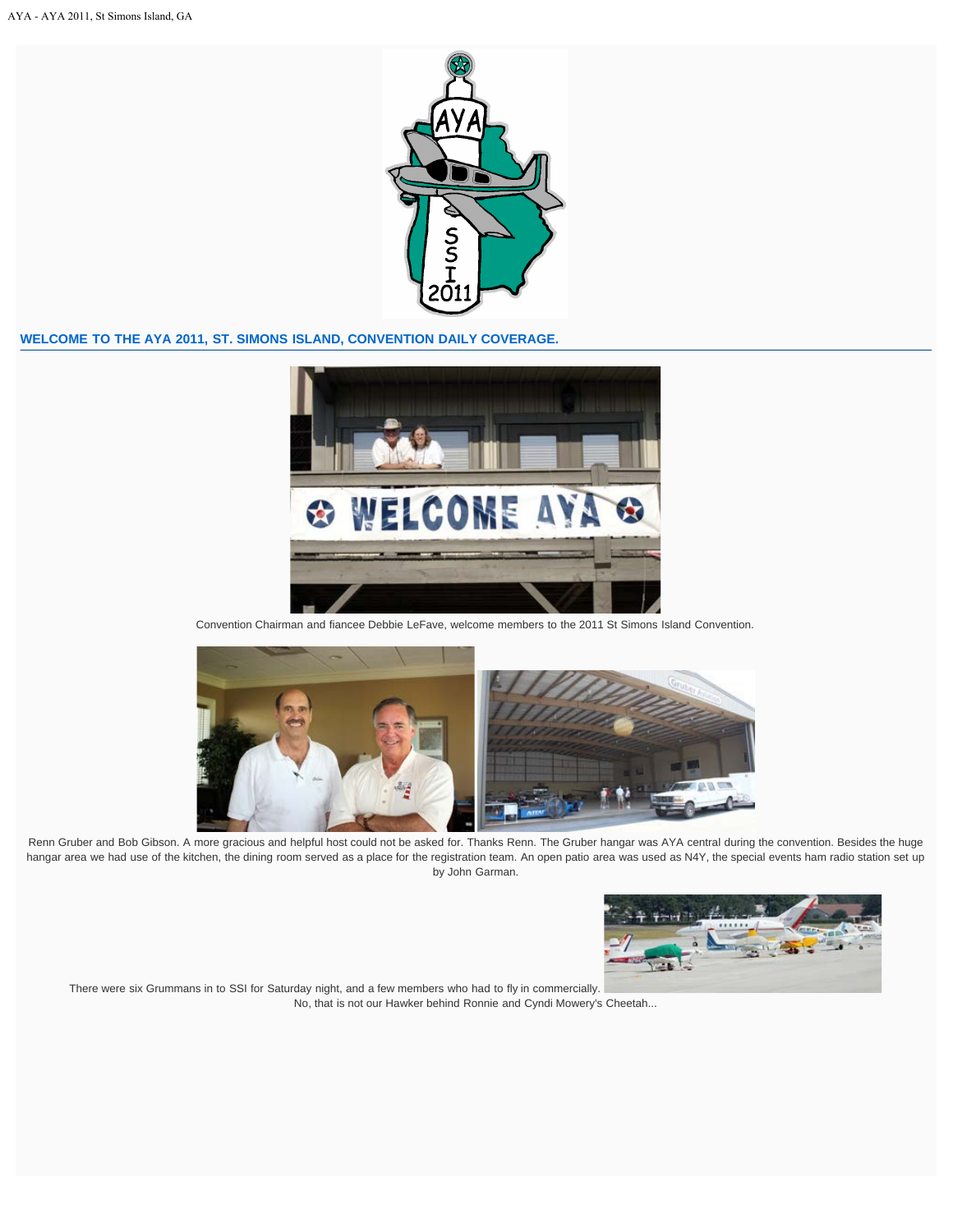

Speaking of Ronnie and Cyndi, here is part of the ground handling team this year. Thank you for volunteering yet again- we are working on a suitable retirement package for you. Nice team leader hat Ronnie, something for the other team leaders to look forward to.



Carolyn Skaggs has been busy with the message boards to keep members informed.



First Timer Rich Hayden with his Cheetah. There were about 20 planes in Sunday evening.

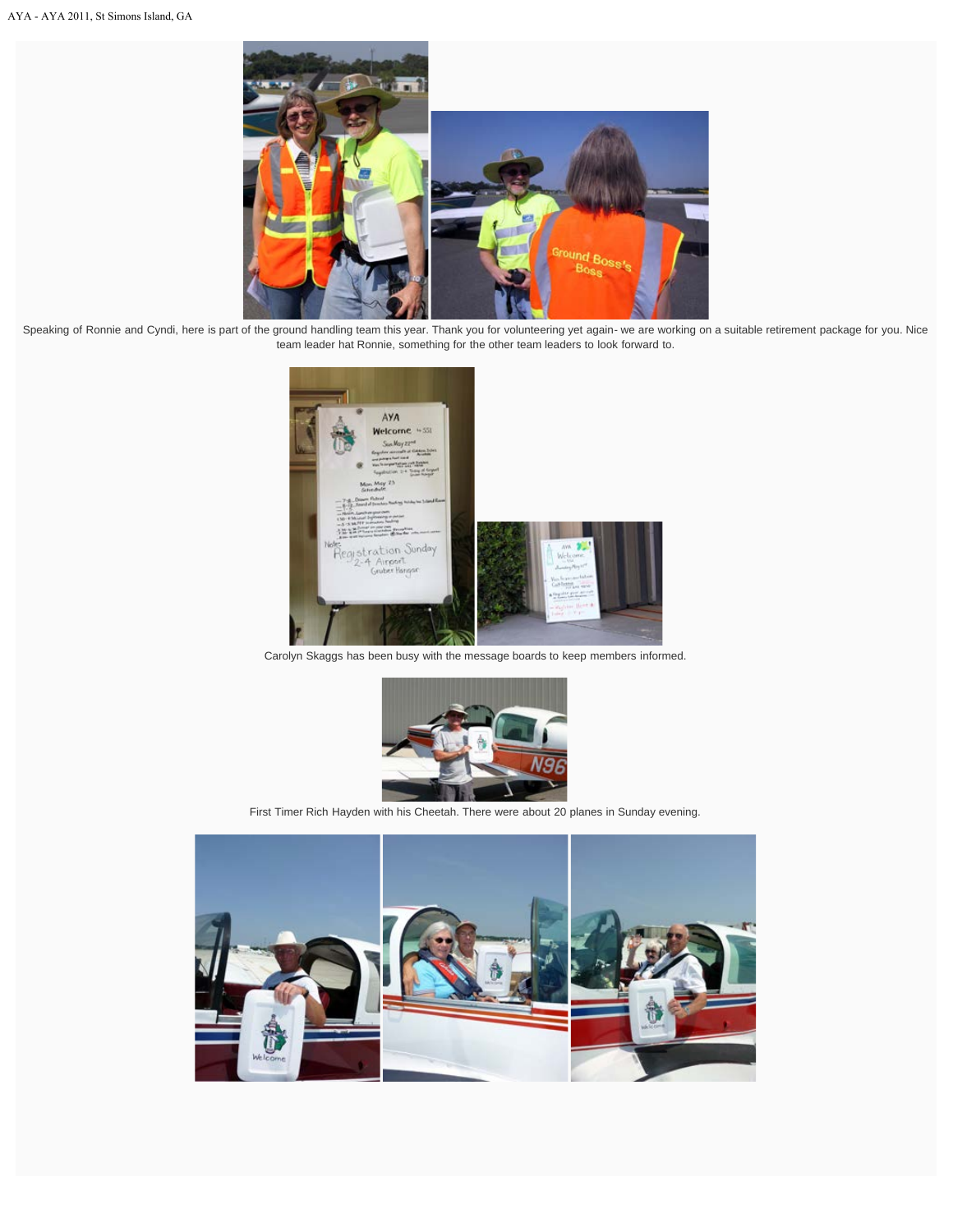

A few of the Monday arrivals...We had just over 50 planes in by Monday evening.





Karen Wilson registering a Monday arrival. Carolyn Skaggs and Vicki Beauchesne working on the Welcome Reception table center pieces.



John Garman, regional director, at the mike of the AYA amateur radio station, N4Y. John was getting some good contacts on the 40m band.



The Flour Bombing team early in the event and after being in the sun and heat an hour...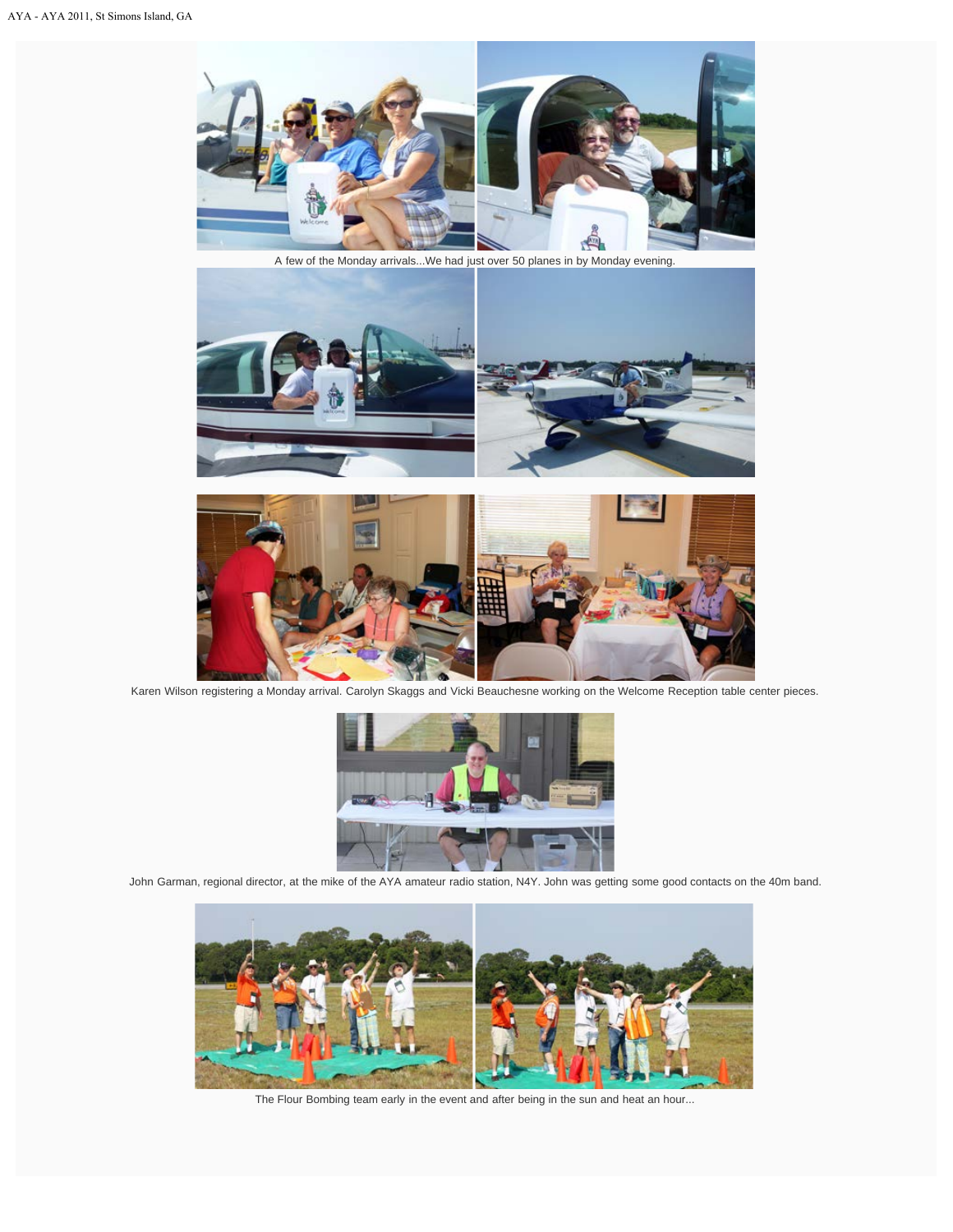

Team Lead, Garner Rice, after narrowly being dusted by the flour bomb at the back left corner of his chair.



A competitor lets loose on the target while a few spectators look on from a local pickup.



The Air Boss team of Walt Porter, Charlie Adams and Gregg Erikson.



This close! Team lead, Steve Peach, with Don and Cathy Cochran.



Even the Coast Guard landed long...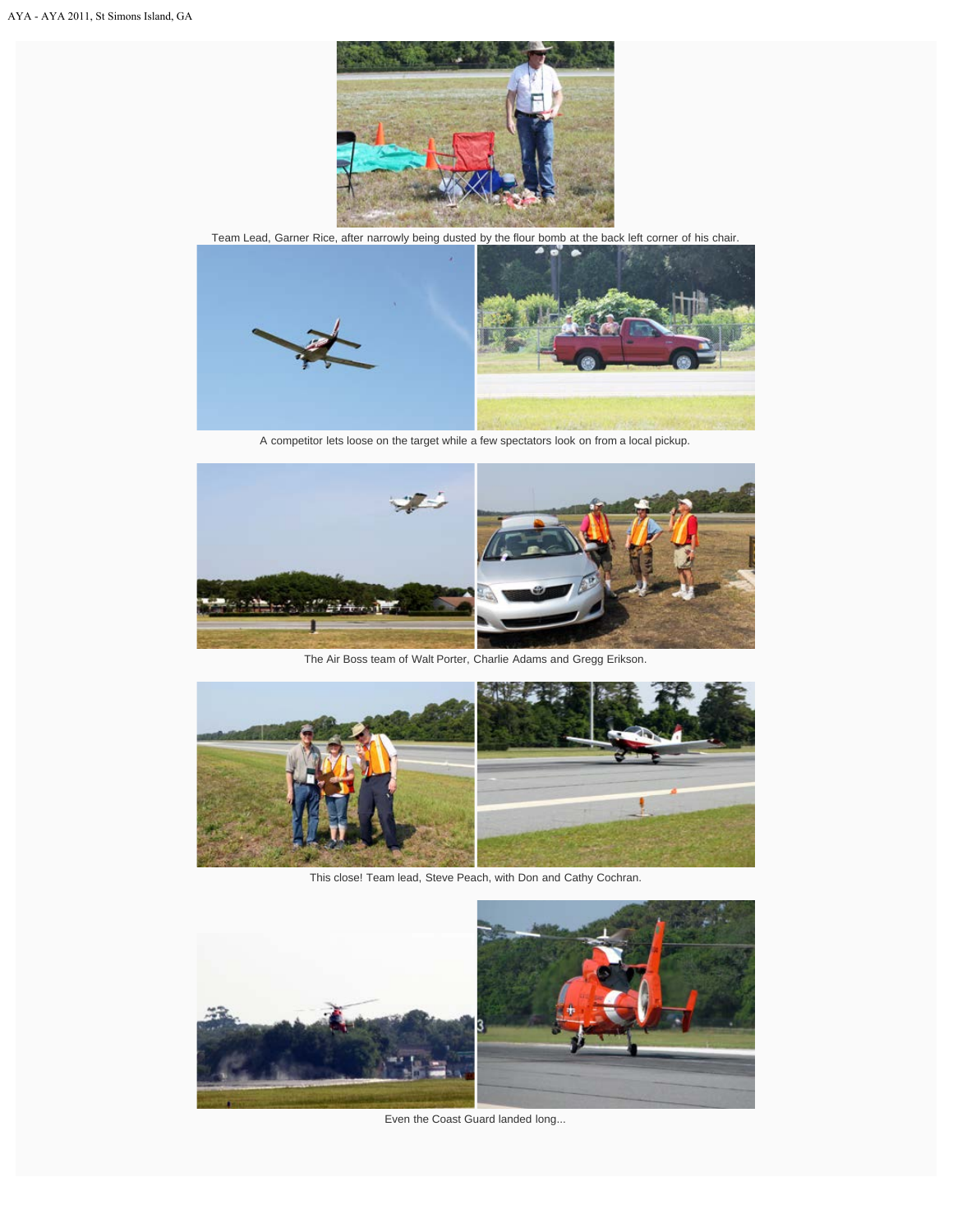



Steve Peach led the Map Folding, Owen makes a valiant effort. Mark and Kelly got a little extra "turbulence"



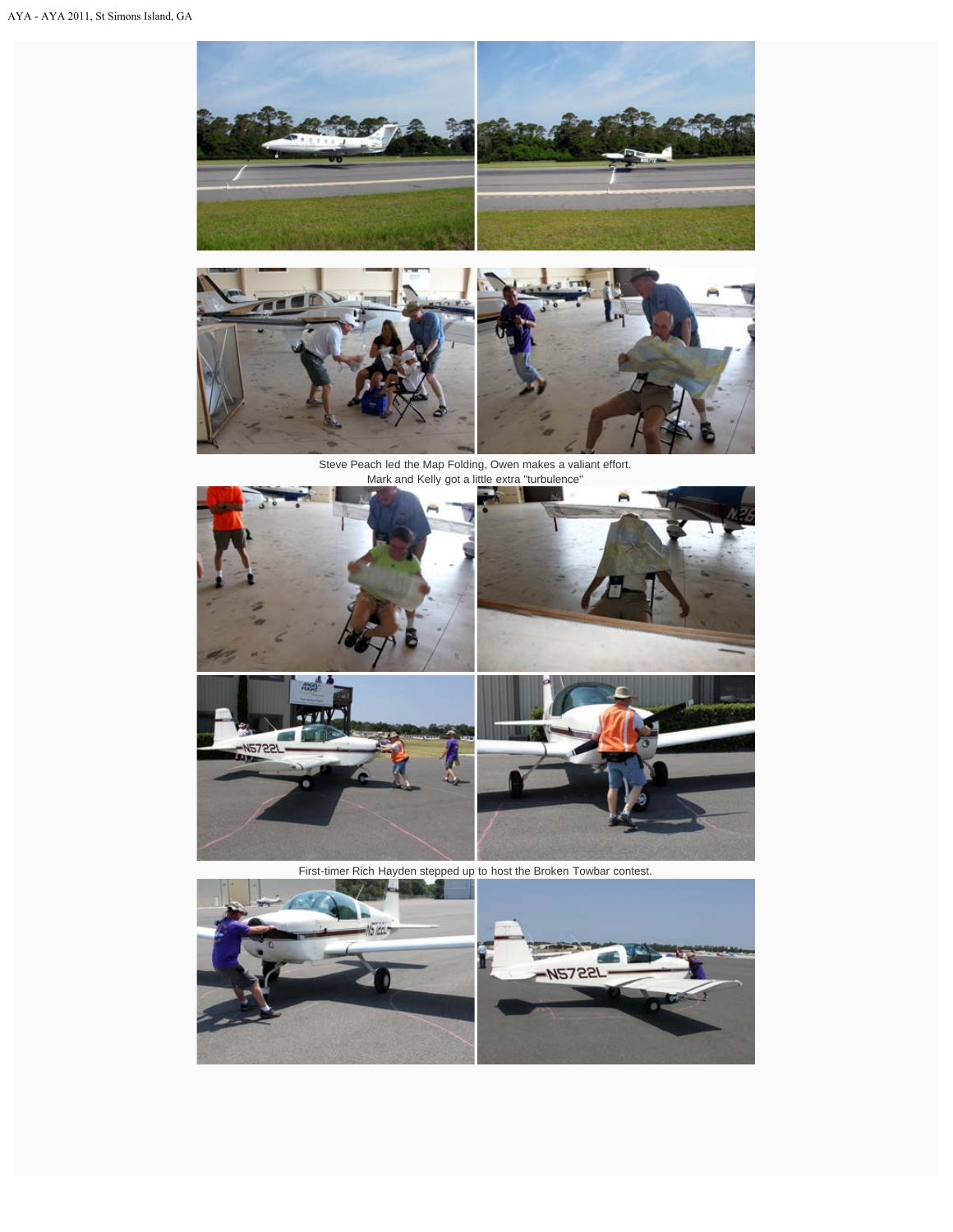





Due to an unfortunate incident Nigel Thomas has acquired a new 'nautical' themed feathered friend. Sir Chicken was un- ceremoniously skewered on the AYA van antenna.



The First Timers of AYA 2011.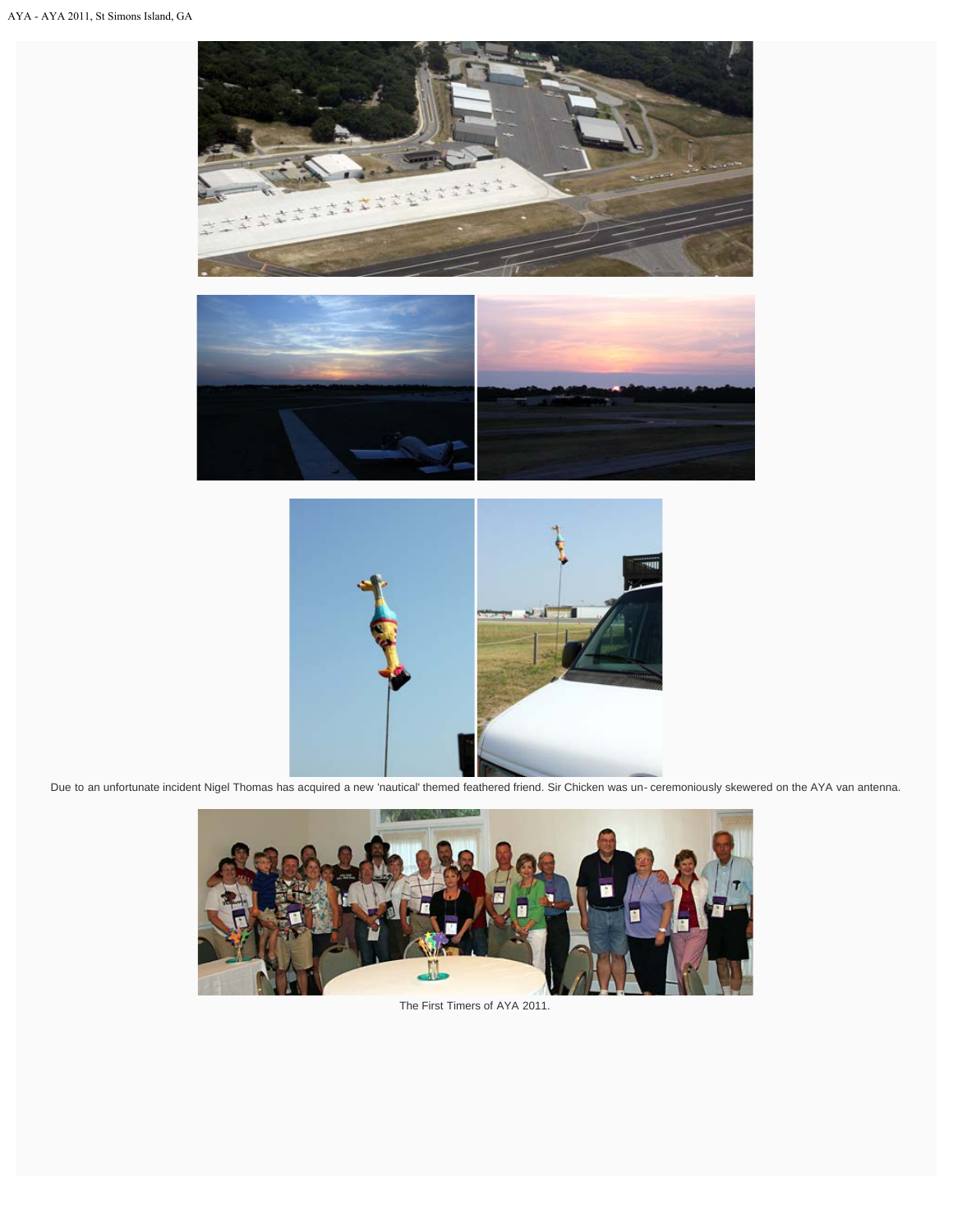

John Sjaardema, Excel Air Services, presenting his maintenance seminar. The 'Ask The Experts' panel, RJ Siegel- LoPresti Speed Merchants, Les Staples- Plane Power, Darren Tilman- Power Flow, Ken Blackman- Air Mods NW and John Sjaardema.



Host Golden Isles Aviation and the SSI lighthouse at night.



We can't have a Convention without ice cream- the convention book says so...



Even the Pilot came by to see what the pilots were up to.



The Winners Circle, well, more like an arc with the multiple winners.

On the left is Jim Viola's Tiger, Best Avionics and Best Tiger '90s Forward, Center is Roger Rucker's Cheetah, Best Exterior, Best Interior and Best 4-Place pre 90s. People's Choice winner is on the right, Cheetah owned by Bill and Kathy O'Neal.